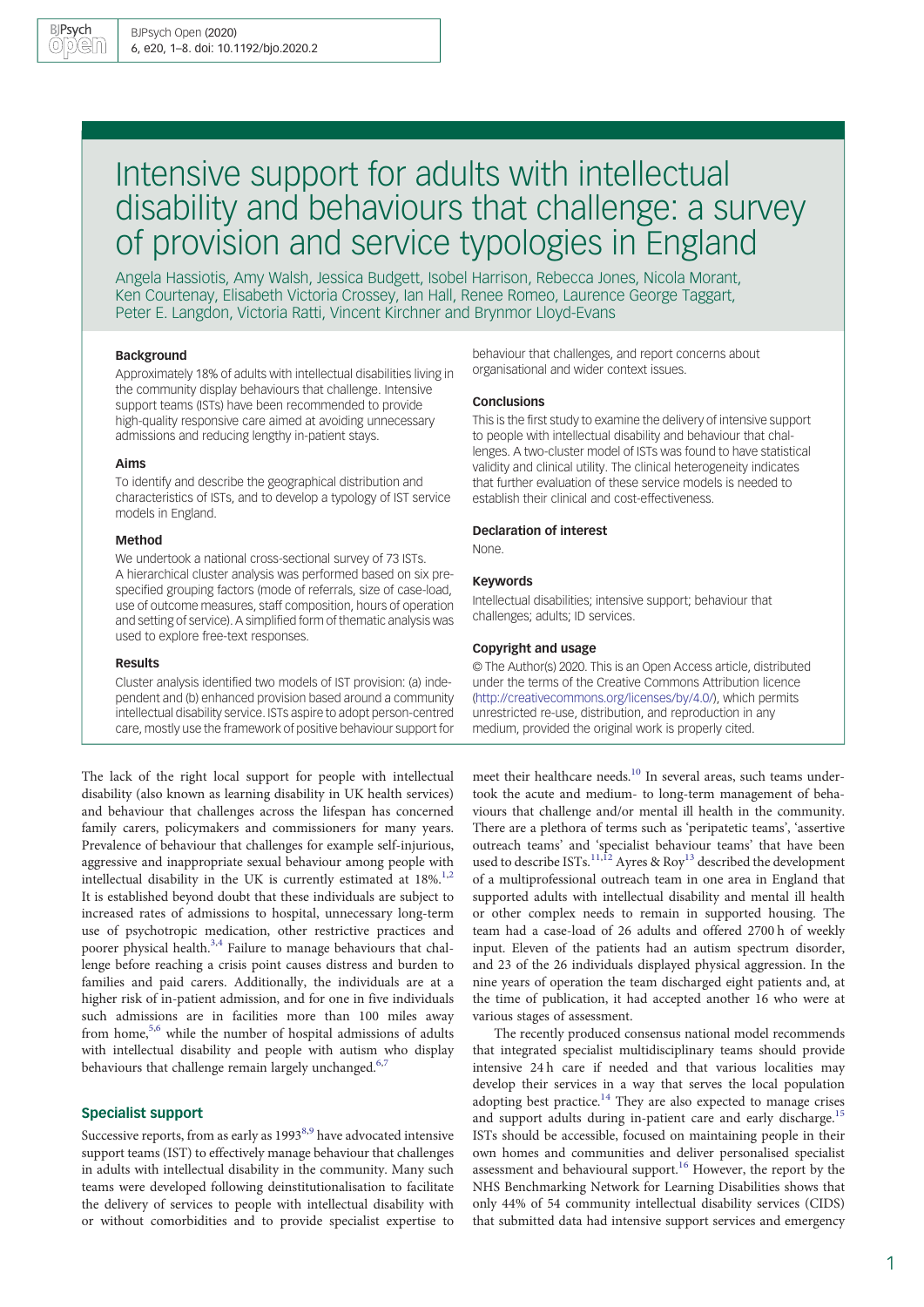access to services was less commonly available compared with community mental health teams.<sup>[17](#page-6-0)</sup>

To date, there has not been a systematic evaluation of the function, patient outcomes and setting within which ISTs operate. The lack of data on their utility and costs may have hindered the commissioning of such teams in contrast to the generic mental health services where the establishment of home treatment and crisis teams is widely implemented.<sup>[4,18](#page-6-0)</sup> It is, therefore, essential to develop the evidence for a potentially beneficial policy initiative to guide decisions by service commissioners at a local level and for policymakers and clinicians nationally. We believe that there will be valuable information to also guide development and adaptation of ISTs internationally. In this paper we present findings from the first stage of a national investigation of intensive support teams (IST-ID study).[19](#page-6-0) Our aims were: (a) to examine the geographical distribution and characteristics of ISTs in England; (b) to develop a typology of IST service models and (c) to describe the IST model profiles and contextual characteristics.

## Method

## Study design

We carried out a national survey of ISTs in England. First, a screening questionnaire was developed to identify ISTs with reference to national guidance,<sup>[8](#page-6-0)</sup> which was sent to all specialist CIDS. The latter were identified through previous research, a web search, clinical commissioning groups (these were launched in England and are responsible for implementing the commissioning roles as set out in the Health and Social Care Act  $2012<sup>20</sup>$  and the transforming care partnerships list, which included 48 configurations of CIDS. The screening questionnaire included a list of terms that were used to describe intensive support.

Services that were identified as ISTs, were reviewed independently by members of the project management group to confirm whether they fulfilled IST criteria. Any discrepancies regarding team assignment were resolved by discussion at project management group meetings. Second, we developed a detailed survey for the IST and their managers were invited to take part. To achieve a high completion and return rate we employed a number of strategies such as making both online and hard copy versions of the survey available, sending regular email prompts and contacting late responders directly by telephone. We used Opinio software to manage response data.

The survey consisted of 62 questions divided into 13 sections covering service type and location, opening hours, case-load, staffing, management and funding, service-user characteristics, services provided by the IST, use of outcome measures, referrals, response target times, interventions and assessments, intensity of support and concluding questions. Each section comprised both closed and open-ended questions. The free-text sections addressed the IST's model or philosophy of care, any changes the service might be undergoing or planning, challenges faced by the IST, and priorities for improving the service.

## Ethical approval

The Health Research Authority online tool determined that ethical approval was not required for this phase of the project. $20$ 

## Statistical analysis

The characteristics of the services were summarised using statistics for the distribution of the data (i.e. count and percentage for categorical measures or median and interquartile range for continuous outcomes which were not normally distributed).

The following areas of interest<sup>[21](#page-6-0),[22](#page-6-0)</sup> were utilised to determine grouping variables for a cluster analysis to develop a typology of ISTs:

- (a) setting of service;
- (b) team composition;
- (c) case-load;
- (d) operating hours;
- (e) type of referral permitted; (f) use of outcome measures.
- 

All factors were defined as binary measures. Staff were grouped into a number of professional categories (nurse, psychiatrist, psychologist, social or support work and other). The number of professions was calculated for each team. Teams consisting of two or more professional staff categories were defined as multiprofessional. Case-load per team member was calculated as the number of patients per full-time equivalent (FTE) member of staff. A large case-load was defined as 2.5 or more clients per 1 FTE staff member (excluding trainees), which is in line with guidance from the UK Department of Health about mental health crisis teams.<sup>23</sup>

Teams were defined as having extended hours of operation if they offered services for longer than conventional Monday to Friday opening hours (09.00 h to 17.00 h) or any weekend services. Services were defined as allowing self-referral if they accepted referrals directly from new or existing service users eligible to receive specialist intellectual disability services or from their family and paid carers (as opposed to being solely from professional services such as general practitioners, secondary mental health services, police or third-sector organisations). The remaining two grouping factors, setting (whether the team operated as an independent service separate from the CIDS or as enhanced CIDS) and whether the service used outcome measures, were based on direct responses to these two questions in the survey.

A hierarchical cluster analysis was performed using the six grouping variables employing Ward's method<sup>24</sup> with squared Euclidean distance as the dissimilarity measure. A dendrogram was produced to illustrate the agglomeration of individual services into ever larger clusters. All analyses were carried out using Stata/IC v14.0.

The optimal number of clusters into which to group services was determined by visual inspection of the dendrogram, comparison of dissimilarity measures for different clustering options and a discussion about clinical validity of the proposed models with the project management team.

## Qualitative analysis

Free-text responses from the survey were analysed using a simpli-fied, question-based form of thematic analysis.<sup>[25](#page-6-0)</sup> Responses to each question were organised into basic topic and opinion-based themes. Two of the authors (A.W. and J.B.) were involved in this process with arbitration by a third (N.M.) to ensure conceptual clarity and consistency. Data extracts were selected to illustrate responses in relation to the identified themes per IST model.

## Results

The screening questionnaire was completed by 236 of the 242 CIDS identified in England (97.5%). Of those, 188 CIDS declared that they referred to 80 ISTs whose managers were sent a web-link or hard copy of the full survey. In total, 73 (91%) returned their questionnaires.

## Service characteristics

[Figure 1](#page-2-0) shows the geographical distribution of the ISTs and [Table 1](#page-3-0) summarises key IST service domains. The ISTs were located in Northern England, Midlands and Eastern England, Southern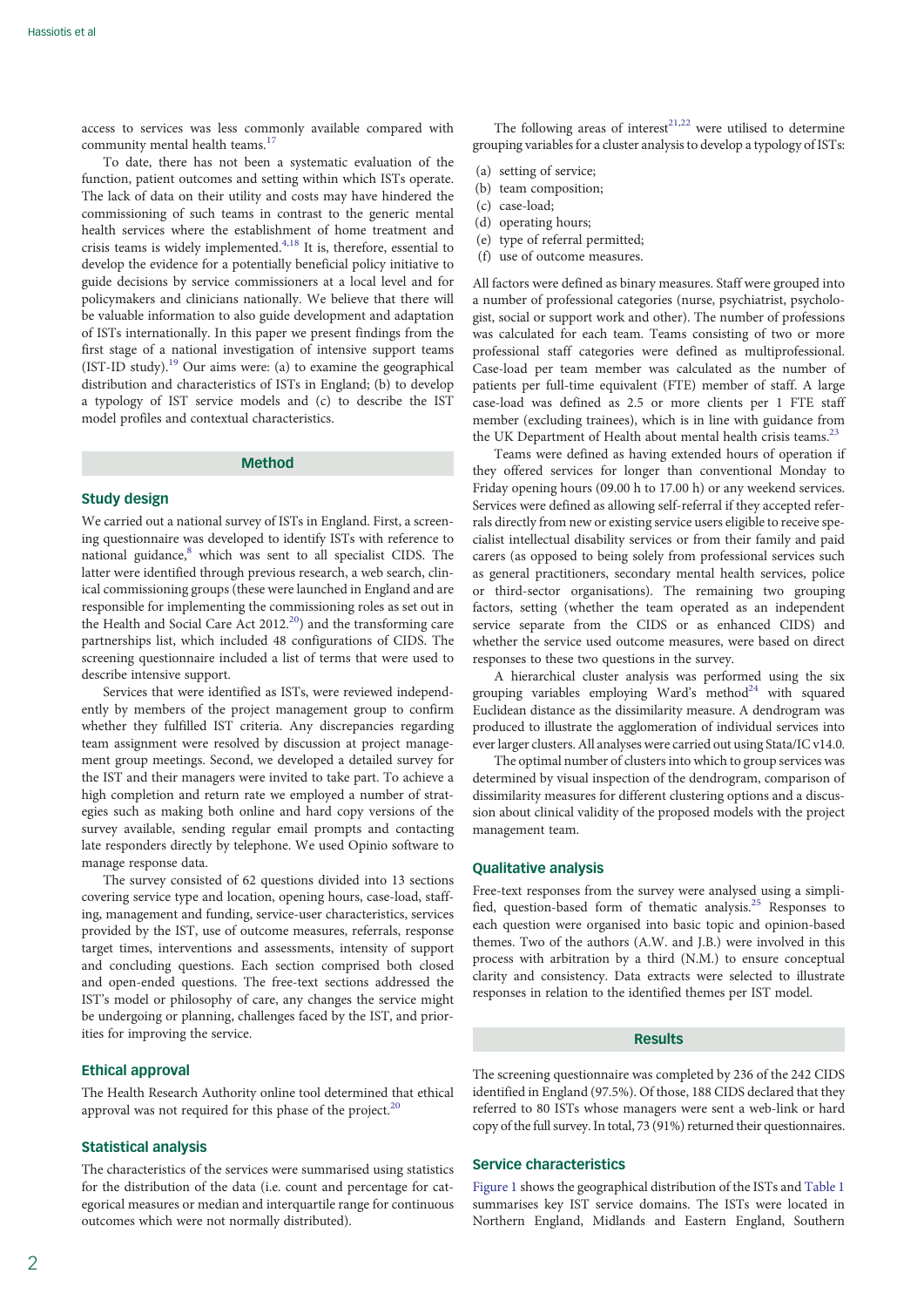<span id="page-2-0"></span>

ALD, Adult Learning Disability; AST, Adult Support Team; CHAT, Community Health Assessment Team; CHNS, Complex Health Needs Service; CLDHT, Community Learning Disability Health Team; CLDT, Community Learning Disability Service; CTPLD, Community Team for People with Learning Disabilities; EIS, Early Intervention Service; ELFT, East London Foundation Trust; IATT, Intensive Assessment and Treatment Team; ICATT, Intensive Community Assessment and Treatment Team; ILDS, Intensive Learning Disability Service; IRT, Intensive Response Team; ISS, Intensive Support Service; IST, Intensive Support Team; LD, Learning Disability; LDHT, Learning Disabilities Health Team; LDISS, Learning Disability Intensive Support Service; LDS, Learning Disability Service; PBSS, Positive Behaviour Support Service; PBST, Positive Behaviour Support Team; RDASH, Rotherham Doncaster and South Humber; RIT, Rapid Intervention Team; SLDS, Specialist Learning Disability Service; SSSFT, South Staffordshire and Shropshire Foundation Trust; SST, Specialist Support Team.

England and London. Most ISTs are funded by the National Health Service (NHS) and the majority employ health and social care staff. Most ISTs operate little to no limitations in accepting individuals relating to behaviours that challenge or mental ill health either in the acute phase or for ongoing care. In total, 16% of teams accept referrals for young people in transition (14- to 17-years-old) and 3% indicated that the IST works across the lifespan. The majority of the IST total workforce are nursing staff with social workers being the second commonest profession. The most frequently provided intervention by ISTs is positive behaviour support but other psychosocial interventions are also reported by the majority of responders.

# Cluster analysis

The cluster analysis included data from 71 ISTs as we were unable to obtain FTEs for two teams. Inspection of the dendrogram and comparison of associated dissimilarity measures indicated that services could be grouped into two main clusters, which were defined as an enhanced provision and an independent model. Enhanced provision ISTs are more likely to provide a broader CIDS function, and longer-term support (more than 6 months), accept self-referrals, have a large case-load and are less likely to use outcome measures (details are shown in [Table 2](#page-4-0)) compared with the independent model.

There is less evidence that service types are sufficiently distinguished by whether they have a multiprofessional team or operate extended opening hours. Information about the factor clustering is shown in the dendrogram ([Fig. 2\)](#page-4-0), which illustrates the agglomeration of individual services into ever larger clusters. Horizontal lines at zero indicate clusters of services that are identical in relation to the grouping factors. Horizontal lines nearer the bottom of the dendrogram represent the merging of clusters that are similar to each other. Horizonal lines nearer the top of the dendrogram represent the merging of more heterogenous clusters, with larger distance values. Long vertical lines indicate that two clusters that are dissimilar to each other are being combined, and suggests that the clusters might represent distinct types of services.

# Philosophy of care, perceived challenges and priorities for improvement for ISTs

Three survey questions invited free-text comments from respondents on the philosophy of care adopted by ISTs and of the challenges and priorities of the ISTs.

Respondents mentioned the transforming care programme<sup>[26](#page-6-0)</sup> as a driver behind the care model.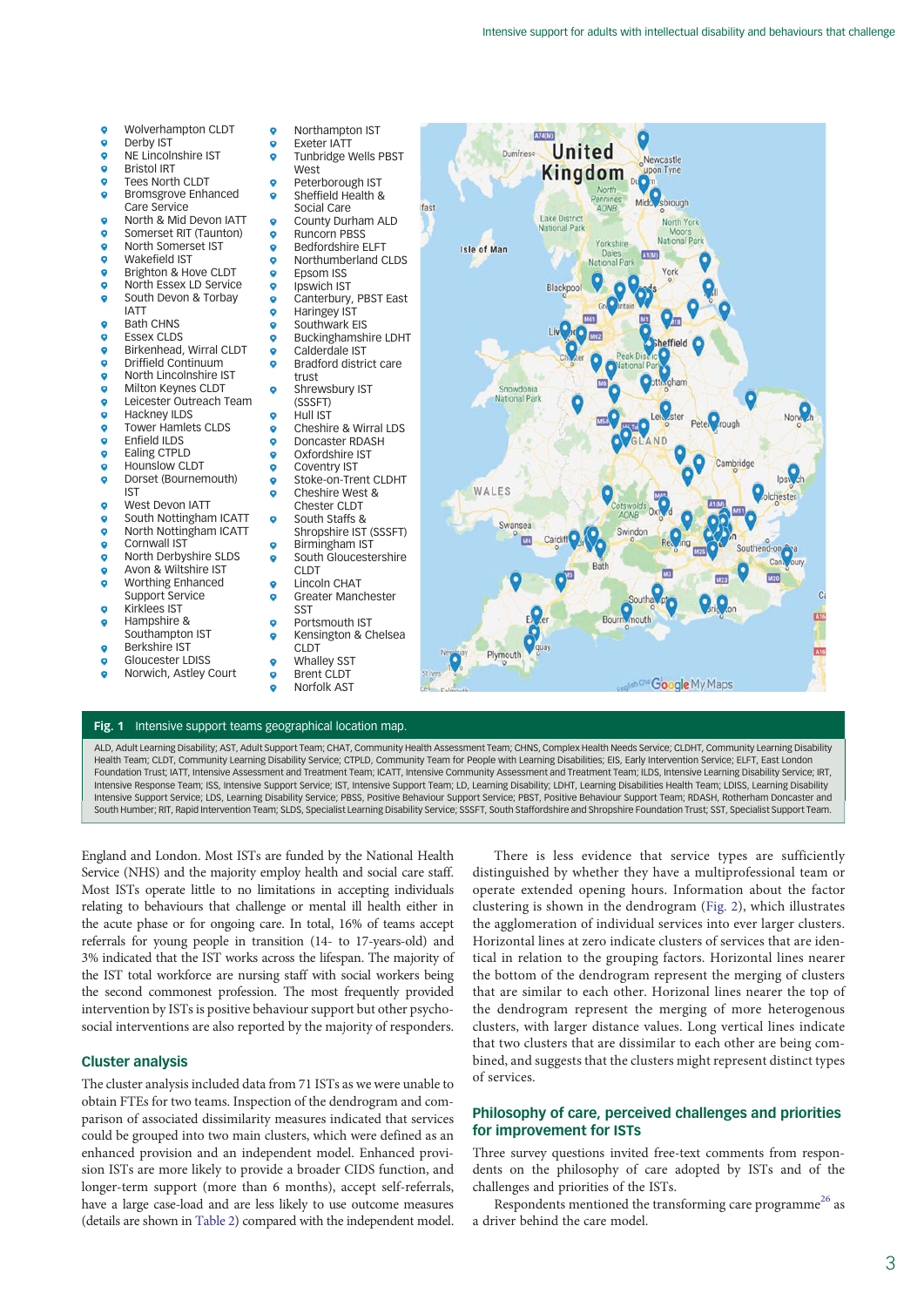<span id="page-3-0"></span>

| Table 1<br>Intensive support teams (ISTs) characteristics                                                        |                           |
|------------------------------------------------------------------------------------------------------------------|---------------------------|
| Characteristic                                                                                                   | Values<br>$(n=73)$        |
| Location and setting                                                                                             |                           |
| Region, n (%)                                                                                                    |                           |
| Northern England                                                                                                 | 19 (26)                   |
| Midlands and Eastern England                                                                                     | 22 (30)                   |
| Southern England<br>London                                                                                       | 23 (32)<br>9(12)          |
| Funded by NHS, n (%)                                                                                             | 67 (92)                   |
| Funded by local authority, n (%)                                                                                 | 20(27)                    |
| In social enterprise, n (%)                                                                                      | 3(4)                      |
| Standalone service, n (%)                                                                                        | 25 (34)                   |
| Length of time in operation, months: median (IQR)                                                                | 48 (24-96)                |
| Service users                                                                                                    |                           |
| Size of current case-load, median (IQR)<br>Number of service users on at-risk register, median (IQR)             | 25 (15 - 50)<br>$6(2-15)$ |
| Average visit duration, n (%) <sup>a</sup>                                                                       |                           |
| 30-60 min                                                                                                        | 25 (35)                   |
| 60-120 min                                                                                                       | 43 (60)                   |
| $>120$ min                                                                                                       | 4(6)                      |
| Extended working hours, n (%)                                                                                    | 48 (66)                   |
| IST operates a duty/crisis line, n (%)                                                                           | 38 (52)                   |
| Outcome measures used, n (%)<br>Staffing, training and skills                                                    | 55 (75)                   |
| Multiprofessional staff team, n (%)                                                                              | 65 (89)                   |
| Intellectual (learning) disability nurses, n (%)                                                                 | 62 (85)                   |
| Clinical psychologists, n (%)                                                                                    | 57 (78)                   |
| Speech and language therapists, n (%)                                                                            | 38 (52)                   |
| Occupational therapists, n (%)                                                                                   | 33 (45)                   |
| Psychiatrists, n (%)                                                                                             | 31 (42)                   |
| Social workers, n (%)<br>Trainee staff (for example student nurses, trainee associate                            | 59 (81)<br>38 (52)        |
| practitioners), n (%)                                                                                            |                           |
| One or more of team trained as an approved mental health                                                         | 6(8)                      |
| practitioner, n (%)                                                                                              |                           |
| Perceived need for additional training or skills, $n$ (%) <sup>b</sup>                                           | 50 (68)                   |
| Eligibility and referrals                                                                                        |                           |
| Lower age limit, n (%)                                                                                           |                           |
| IST accepts adults only (people aged 18 years and above)<br>IST accepts young people (aged 14-17 years)          | 59 (81)<br>12 (16)        |
| No lower age limit                                                                                               | 2(3)                      |
| Upper age limit, n (%)                                                                                           |                           |
| None                                                                                                             | 71 (97)                   |
| IST accepts patients in contact with the criminal justice                                                        | 65 (89)                   |
| system, n (%)                                                                                                    |                           |
| IST accepts patients experiencing mental health problems,                                                        | 71 (97)                   |
| $n$ (%)<br>IST accepts patients with intellectual disability and challenging                                     | 64 (88)                   |
| behaviour who are not in crisis but need support, $n$ (%)                                                        |                           |
| IST provides early hospital discharge support, n (%)                                                             | 72 (99)                   |
| Self-referrals accepted, n (%)                                                                                   | 41 (56)                   |
| IST accepts referrals without further assessment from trusted                                                    | 14 (19)                   |
| assessors, n (%)                                                                                                 |                           |
| Target time to respond to referrer, days: median (IQR)                                                           | $5(1-14)$                 |
| Target time to commence assessment, days: median (IQR)<br>Target time to complete assessment, days: median (IQR) | $5(1.5-14)$               |
| IST operates a waiting list                                                                                      | $7(3-28)$<br>7 (10)       |
| Interventions used                                                                                               |                           |
| Positive behaviour support, n (%)                                                                                | 72 (99)                   |
| Psychoeducational interventions with service users' family or                                                    | 68 (94)                   |
| paid carers, n (%)                                                                                               |                           |
| Other evidence-based psychosocial therapies (for example                                                         | 68 (93)                   |
| anger management, mindfulness, counselling,<br>cognitive-behavioural therapy), n (%)                             |                           |
|                                                                                                                  |                           |
| IQR, interquartile range.<br>a. One team did not answer this question.                                           |                           |
| b. For example additional professional roles or additional skills such as intervention and                       |                           |
| prevention strategies.                                                                                           |                           |

'The service advocates a PBS [positive behaviour support] approach to supporting service users. The evidence from the team supports that early identification of service user

difficulties significantly reduces the likelihood of placement breakdown.' (Team manager, independent IST)

Others described the care they provided as:

'Person-centred, holistic ethos, use of positive behaviour support.' (Team manager, enhanced provision)

Responses indicated that the IST was valued, leading to plans for expansion in its work remit and that employing staff with particular skills or expertise were commented as positive developments.

'Restructuring of joint LD [learning development] services and appointment of PBS [positive behaviour support] specialist to lead internal and external support staff.' (Clinical nurse specialist, independent IST)

'We are going to be enhancing the team and increasing working hours.' (Lead behaviour nurse, enhanced provision)

The most commonly identified challenges were lack of resources, staff turnover, varying expectations from service providers and quality of residential provider care.

'Clinical demands high – team have not been fully resourced since its start date. Retention of staff and recruitment problematic. Long periods without team manager in place. Difficult to function as an "Intensive" support team and meet referral needs and manage risks and trust targets/expectations.' (Team manager, Independent IST)

'Working with specialist residential providers who do not obviously have the degree of specialism that they advertise in winning support contracts (e.g. little to no specialist training for staff around autism, communication, challenging behaviour and/or mental health), who then become reliant on our team for longer than we are able to lead on all aspects of mental health/behavioural assessment and support' (Team manager, independent IST)

Priorities included the implementation of national policies, a more flexible approach to providing intensive support outside of working hours and developing reliable liaison with other local agencies in order to improve communication and referral procedures.

'Improving links with mainstream services and inputting on reasonable adjustments. Improving awareness in out of hours services to avoid hospital admissions out of hours.' (Team manager, independent IST)

'addressing the STOMP (overmedication with antipsychotics) agenda, develop service user involvement in the IST work and improving risk management' (Team manager, enhanced provision)

Clinical pathways were noted as areas requiring improvement for some ISTs, as was enhancement of IST workforce skills through specialist training and adopting evidence-based practice. Staff training in positive behaviour support was identified as an important part of delivering person-centred care.

'Increase up-skilling of staff teams to reduce ongoing reliance on service e.g. PBS [positive behaviour support] skills etc.' (Team manager, enhanced provision)

Expanding the IST function to work with an all-age service-user population, particularly those under the age of 18 years, or patients with autism and other population groups such as those with borderline intellectual functioning were identified as potential future additions to ISTs.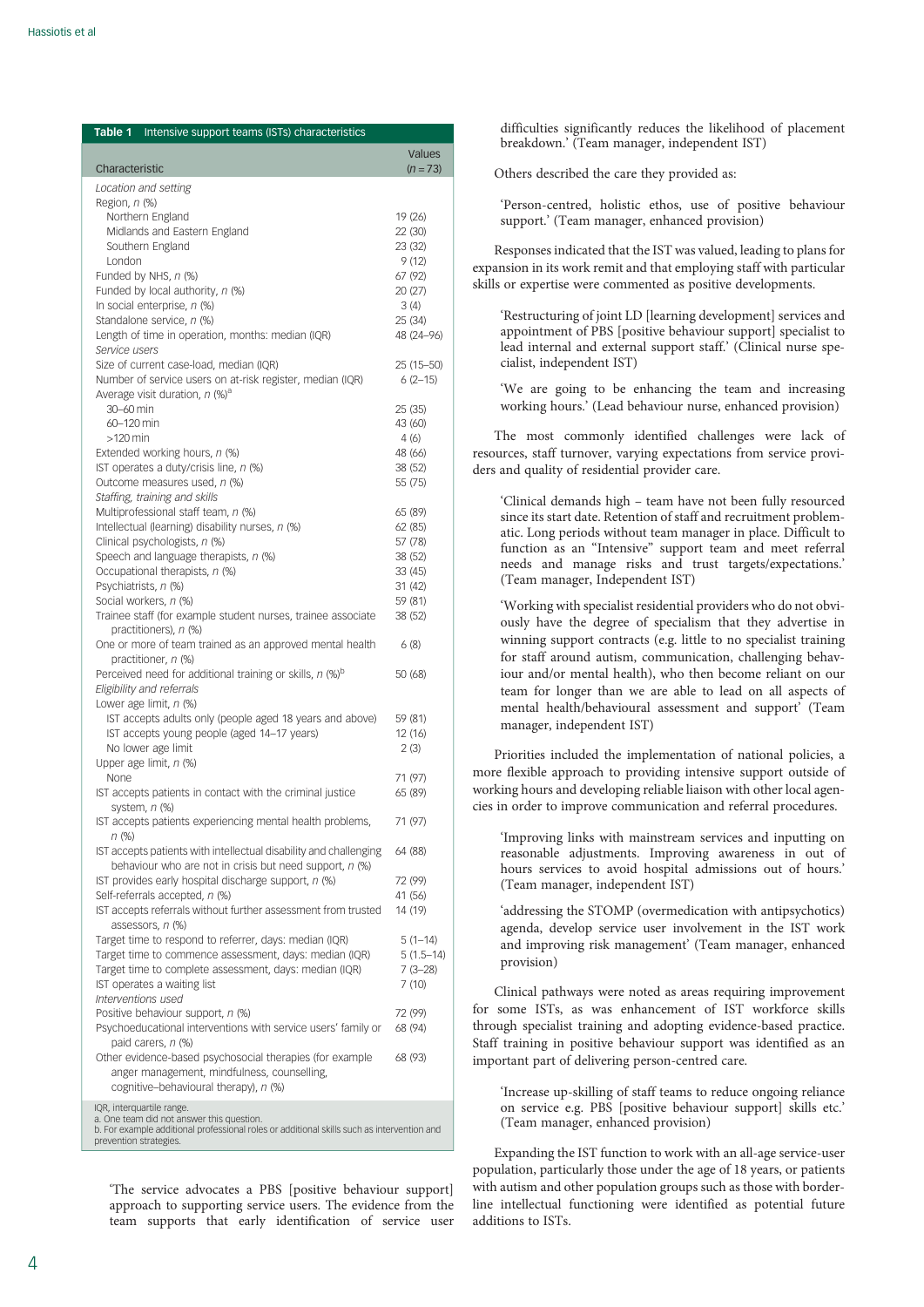<span id="page-4-0"></span>

| <b>Table 2</b> Profiles of the two intensive support team models                                             |                             |                      |
|--------------------------------------------------------------------------------------------------------------|-----------------------------|----------------------|
|                                                                                                              | Enhanced provision, $n$ (%) | Independent, $n$ (%) |
|                                                                                                              | $(n = 25)$                  | $(n = 46)$           |
| Grouping factors                                                                                             |                             |                      |
| Self-referral permitted, n (%)                                                                               | 25 (100)                    | 16(35)               |
| Large case-load, $n$ (%) <sup>a</sup>                                                                        | 23 (92)                     | 15(33)               |
| Outcome measures used, n (%)                                                                                 | 13 (52)                     | 41 (89)              |
| Standalone service, n (%)                                                                                    | 3(12)                       | 21(46)               |
| Multiprofessional staff team, n (%)                                                                          | 21 (84)                     | 43 (93)              |
| Extended working hours, $n$ (%) <sup>b</sup>                                                                 | 16(64)                      | 31(67)               |
| Other service characteristics                                                                                |                             |                      |
| Working hours, n (%)                                                                                         |                             |                      |
| Monday to Friday only 7-8 h                                                                                  | 9(36)                       | 15(33)               |
| Monday to Friday only 8+ hours                                                                               | 9(36)                       | 8(17)                |
| Monday to Friday 7-8+ hours and weekends                                                                     | 5(20)                       | 13 (28)              |
| Monday to Friday 24 h and weekends                                                                           | 2(8)                        | 10(22)               |
| Staffing (full-time equivalent), median (IQR)                                                                | $5.6(3.6 - 9.6)$            | $10.2(6.8 - 15.0)$   |
| Level of intellectual disability                                                                             |                             |                      |
| All levels (mild/moderate/severe/profound), n (%)                                                            | 18 (72)                     | 38 (83)              |
| All except profound, n (%)                                                                                   | 2(8)                        | 4(9)                 |
| All except mild, n (%)                                                                                       | 4(16)                       | 2(4)                 |
| Other combination, n (%)                                                                                     | 1(4)                        | 2(4)                 |
| Clients with a neurodevelopmental disorder (%), mean (s.d.)                                                  | 62.1(21.5)                  | 51.1(22.5)           |
| Frequency of contact with clients                                                                            |                             |                      |
| Less than once a week, $n$ (%)                                                                               | 1(4)                        | 2(4)                 |
| Once a week, n (%)                                                                                           | 8 (33)                      | 9(20)                |
| Twice a week, n (%)                                                                                          | 5(21)                       | 6(13)                |
| Three or more times a week, $n$ (%)                                                                          | 6(25)                       | 14 (30)              |
| Other, $n$ (%)                                                                                               | 4(17)                       | 15(33)               |
| Duration of contact with clients                                                                             |                             |                      |
| 1–3 months, $n$ (%)                                                                                          | $\mathbf{0}$                | 7(15)                |
| $3-6$ months, $n$ (%)                                                                                        | 7(29)                       | 20 (33)              |
| 6-12 months, n (%)                                                                                           | 13 (54)                     | 20(43)               |
| 12 months plus, $n$ (%)                                                                                      | 4(17)                       | 4(9)                 |
| IQR, interquartile range.<br>a. Large case-load: $\geq$ 2.5 clients per 1 full-time equivalent staff member. |                             |                      |

b. Extended hours refer to working outside 09.00 h and 17.00 h.

## **Discussion**

The policy report Transforming Care for People with Learning Disabilities: Next Steps<sup>[27](#page-6-0)</sup> stated that: 'although a good deal of work has been done to describe what community-based services



#### Fig. 2 Dendrogram illustrating cluster agglomeration.

Horizontal lines at zero indicate clusters of services that are identical in relation to the grouping factors. Horizontal lines nearer the bottom of the dendrogram represent the merging of clusters that are similar to each other. Horizonal lines nearer the top of the dendrogram represent the merging of more heterogenous clusters, with larger distance values. Long vertical lines indicate that two clusters that are dissimilar to each other are being combined, and suggests that the clusters might represent distinct types of services.

for people with learning disabilities and/or autism should look like, we have heard from many commissioners a desire for this to be drawn together more clearly into service models and quality standards'. Although there have been previous studies of 'peripatetic teams' for adults with intellectual disability and behaviours that challenge, $11,12,17$  $11,12,17$  $11,12,17$  $11,12,17$  $11,12,17$  this is the first study to our knowledge that has investigated the geographical distribution, characteristics and models of IST care in England. A cluster analysis using six grouping variables resulted in two IST models (independent and enhanced provision) with clinical utility as interpreted by the coapplicant clinicians project management group members. Distinguishing between models include setting, the number of patients in their respective case-loads, the use of outcome measures and the source of the referrals. Beyond the primary function of the management of behaviour that challenges, ISTs also encompass facilitation of discharge of in-patients with mental ill health, assessment and treatment of children with intellectual disability, autism diagnostic assessments and support of those with forensic histories.

In contrast, the national plan for community services for people with intellectual disability<sup>[26](#page-6-0)</sup> describes a single holistic service model – while acknowledging variation of provision across England – that includes the following nine areas that address key processes and outcomes essential in the lives of people with intellectual disability.

- (a) Good and meaningful everyday life.
- (b) Person-centred, planned, proactive and coordinated support.
- (c) Choice and control.
- (d) Support to live in the community with support from and for their families/carers as well as paid care staff.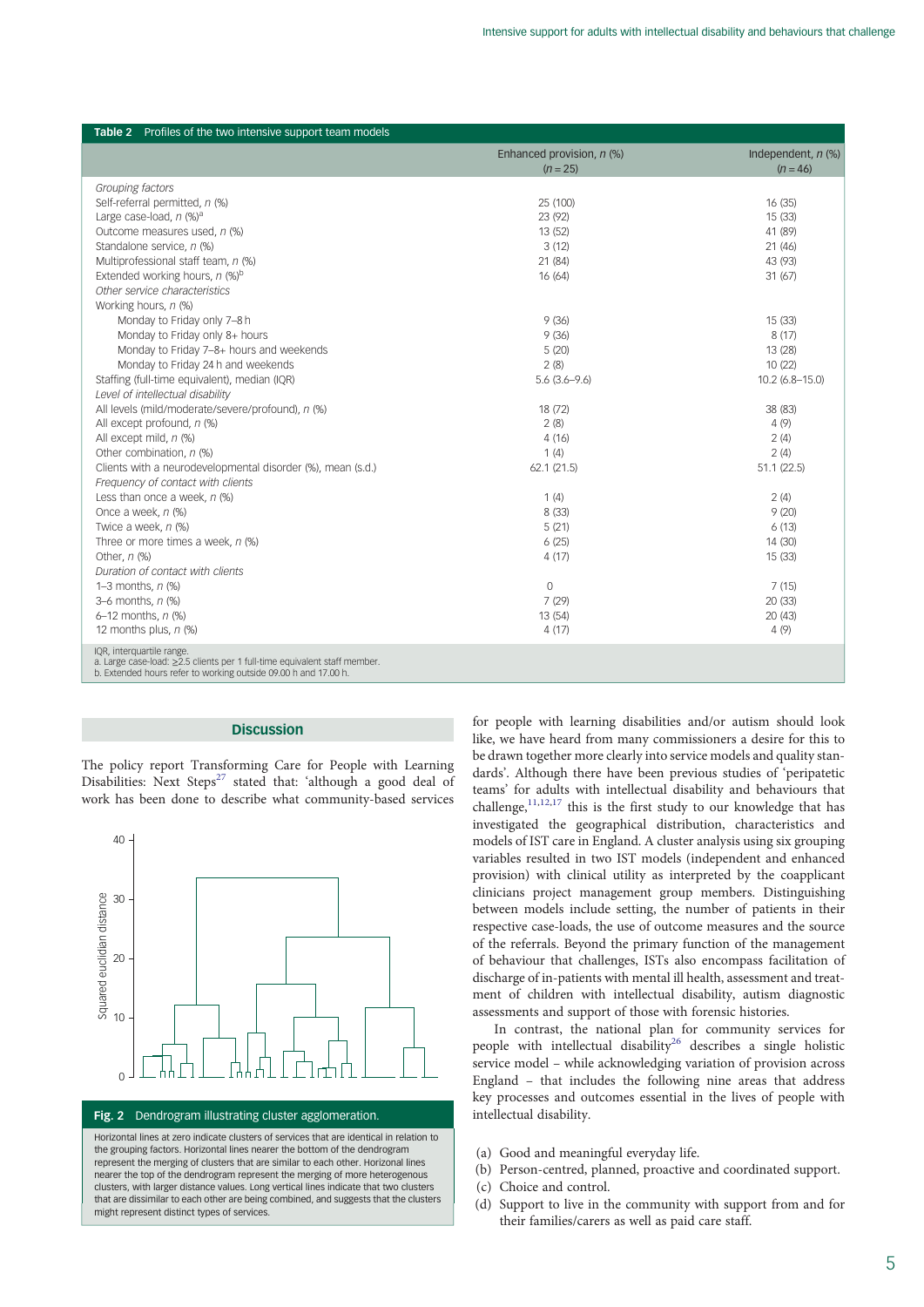- (e) Housing choices.
- (f) Use of mainstream NHS care.
- (g) Access to specialist health and social care in the community.
- (h) Support to manage antisocial behaviour or police contact.
- (i) Access of high-quality in-patient care when needed.

The National Institute for Health and Care Excellence Guideline  $11^{28}$  also recommends intensive community services to provide appropriate crisis response with a focus on preventing admissions for behaviours that challenge.

Just over half of ISTs (52%) reported operating a daily help line (also called duty line) staffed by health professionals with the capacity to respond immediately to crises, and a third of the ISTs provide 24 h and weekend support to adults with intellectual disability and families in distress. However, many respondents across the two models reported that the system can be inflexible, and when an individual is in crisis there is lack of alternatives to admission and of skilled social care providers.

At this time, there is no specific guidance or indication of expected outcomes from ISTs, such as duration of engagement or case-load size beyond reduction in in-patient bed days. Findings from crisis care in adult mental health indicate that compulsory admissions are not reduced in the 2 months following a crisis;<sup>[29](#page-7-0)</sup> therefore, the role and skills of the staff and of the IST model in the crisis pathway for adults with intellectual disability requires further elucidation.

A study by Firn et  $al^{30}$  $al^{30}$  $al^{30}$  reporting on a 4-year observational study of 112 patients who were mentally ill without intellectual disability, showed that replacing specialist assertive outreach teams with 'reinforced' community mental health teams may maintain patients in crisis out of hospital and is well tolerated by patients. Although at this stage we cannot comment on which model is associated with better clinical and cost outcomes, understanding the provision and aspirations of ISTs for people with intellectual disability and behaviours that challenge will provide useful background to service development and care quality improvements.

The IST scope, as we have found, is not as uniform as that of adult mental health crisis resolution teams for a host of reasons including the high heterogeneity of people with intellectual disability, and the significant mental and physical health multimorbidity.

We are now carrying out the second phase of the project, recruiting participants receiving treatment by ISTs in the two models with the view of comparing clinical and cost outcomes and exploring critical components of effective IST models. Further, we are investigating the broader context of the IST and will add to effectiveness and cost data with qualitative interviews of stakeholders within the IST pathway. Those aspects will be pivotal in the wider dissemination and implementation strategy that will be required to ensure that localities heed the findings and set outcomes for the ISTs.

# Strengths and limitations

The study describes a comprehensive survey of ISTs for adults with intellectual disability and/or autism and behaviours that challenge in England and obtained a high completion rate (91%). It expands on recent data of intensive services produced by the NHS Benchmarking Network Learning Disabilities (NHSBNLD)<sup>17</sup> contributing to an invaluable insight into IST eligibility criteria, staff mix, interventions and other domains considered important to the functions of an IST. The study also has limitations, including being subject to possible respondent social desirability bias. We may have omitted other elements of functions relating to ISTs that could be of importance but not captured in the survey. For example, we did not ask specifically about integration with other local mental health services, gatekeeping role, information sharing or record keeping. Finally, the teams surveyed were those identified during screening and potentially, we may have over/underascertained ISTs and therefore the typology may lack precision. As a result of the data available we were only able to include six variables in the cluster analysis. We argue that the resulting typology has an empirical basis and clinical face validity based on clinician experience of such services. However, it has no theoretical basis on literature relating to intellectual disability but has largely adopted functions and indicators from existing literature on mental health crisis care. This may account, to an extent, for both the substantial overlap as well as the variation between clusters on some of the variables.

## Results in context

Davison et  $al<sup>11</sup>$  $al<sup>11</sup>$  $al<sup>11</sup>$  conducted the most recent survey of 'peripatetic teams' for people with intellectual disability across the lifespan in England and Scotland. The authors defined a peripatetic service as one that had two or more members of staff; focused on addressing the behavioural needs of the individual in addition to the services that individuals with intellectual disability received on a day-today basis. The survey is limited by the response rate of less than 50% (20/46) and did not attempt to develop a typology of ISTs. In response to the transforming care programme recommendations, NHS England funded six services<sup>[14](#page-6-0)</sup> in England to act as fast-track sites in reducing admissions mainly by enhancing their community services. Given the diversity of the services and the care environments, it is doubtful whether a replicable model of care could emerge without further systematic evaluation of ISTs.

An earlier survey carried out in  $1993<sup>31</sup>$  found that peripatetic teams employed in excess of 450 staff at a cost of £10 m treating about 2000 individuals. Ayres &  $\text{Rov}^{13}$  reported that the outreach team they set up costed £490 000 in 2008/2009 prices and employed 11 staff, although FTEs are not reported and the team received additional clinical input by psychiatrists, psychologists and other professionals. Limited existing evidence indicates that ISTs may be clinically effective and possibly cost neutral,<sup>[12,](#page-6-0)[32](#page-7-0)</sup> however, over time, IST models have been adopted and then decommissioned as new local or national funding priorities arise. Without specific performance indicators it may be difficult to maintain ISTs over time, therefore, it is paramount that further evidence is gathered about their impact on patient well-being that addresses methodological shortcomings of previous research.

## Implications for practice

IST respondents mentioned a number of challenges and priorities, such as extending the opening hours to provide a genuine crisis service. This is a standard part of service models for mental health crisis resolution teams<sup>22</sup> that in many areas in England provide joint care to patients with mild-to-moderate intellectual disability and mental ill health. It is uncertain, whether extended hours would be sufficiently utilised to cover staffing and other costs without accurate information about numbers of individuals with more severe intellectual disability and behaviours that challenge, who experience crises out of hours and who cannot access mainstream care. Introducing a wider scope for ISTs may also be counterproductive especially if clinical contacts are interventionpoor because of a national shortage of specialists.

We found that London was the area with the smallest number of ISTs. This may be related to the particular mental health service configurations in large urban centres, as it is more likely that people with intellectual disability can access other services such as home treatment teams and psychiatric liaison teams at accident and emergency departments. Consequently, there may be less demand for a highly specialist IST out of hours. However, this approach also requires training of adult mental health service staff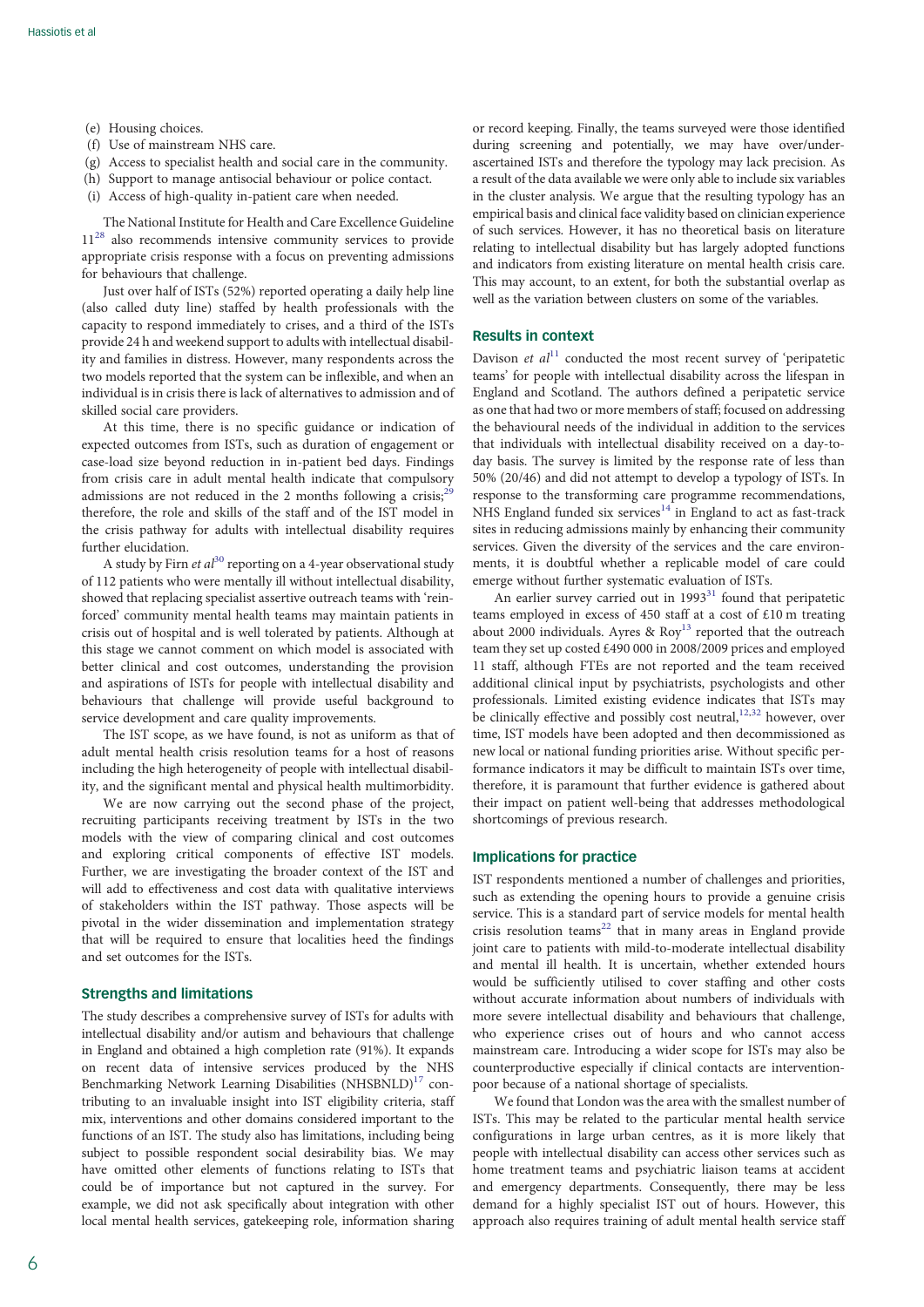<span id="page-6-0"></span>and co-working with CIDS to manage emergencies effectively including the adoption of reasonable adjustments.<sup>[33](#page-7-0)</sup>

Despite the proliferation of good practice examples and stated need for intensive care in the community,<sup>34,35</sup> there is little demonstrable model fidelity and what may be acceptable adaptations across multiple localities. The variation in practice is undoubtedly a significant challenge that supports the need for further evidence on the clinical and cost-effectiveness of ISTs in order to underpin and enhance this important policy drive for patient benefit.

Angela Hassiotis **D**[,](https://orcid.org/0000-0002-9800-3909) PhD, Professor, Division of Psychiatry, University College London, UK; Amy Walsh, MSc, Research Assistant, Division of Psychiatry, University College London, UK; Jessica Budgett, MSc, Research Assistant, Division of Psychiatry, University College London, UK; Isobel Harrison, BSc, Project Manager, Division of Psychiatry, University College London, UK; Rebecca Jones, MSc, Statistician, Division of Psychiatry, University College London, UK; Nicola Morant, PhD, Qualitative Researcher, Division of Psychiatry, University College London, UK; Ken Courtenay, FRCPsych, Consultant Psychiatrist, Haringey Learning Disability Partnership, Wood Green, London, UK; Elisabeth Victoria Crossey, MRCPsych, Consultant Psychiatrist, NHS Lothian, UK; Ian Hall, FRCPsych, Consultant Psychiatrist, East London NHS Foundation Trust, UK; Renee Romeo, PhD, Health Economist, Kings College London, UK; Laurence George Taggart[,](https://orcid.org/0000-0002-7745-1825) PhD, Assistant Professor, Ulster University, UK; Peter E. Langdon (D, DClinPsy PhD, Professor, University of Warwick; and Coventry and Warwickshire Partnership NHS Trust, UK; Victoria Ratti, PhD, Project Manager, Division of Psychiatry, University College London, UK; Vincent Kirchner, FRCPsych, Medical Director, Camden and Islington NHS Foundation Trust, UK; **Brynmor Lloyd-Evans (D**, PhD, Assistant Professor, Division of Psychiatry, University College London, UK

Correspondence: Angela Hassiotis. Email: [a.hassiotis@ucl.ac.uk](mailto:a.hassiotis@ucl.ac.uk)

First received 23 Aug 2019, final revision 22 Nov 2019, accepted 19 Dec 2019

## Funding

This study is funded by the National Institute for Health Research (NIHR, Health Services and Delivery Research Programme (16/01/24). The views expressed are those of the author(s) and not necessarily those of the NIHR or the Department of Health and Social Care.

#### Acknowledgements

We would like to thank all team managers and clinicians who kindly donated their time to complete the survey, the members of the study's family/carers group, ethics committee and the study steering committee for their contribution and continued support for the study and our service user involvement from the Camden Disability Action (Synergy) for providing valuable advice and feedback throughout the study.

## Data availability

De-anonymised data included in the survey are available from the authors on request and will be subject to negotiations.

## Author contributions

A.H. developed the study and co-wrote the draft paper; A.W. and J.B. contributed to the data collection, analysis of qualitative data and of the writing and formatting of the paper; R.J. carried out the statistical analyses and wrote that section of the manuscript; N.M. led and supervised the qualitative analysis; I.Harr, I.Hall., K.C., P.E.L., E.V.C., V.R., R.R., V.K., B.L.-E. contributed to the development of the survey, the ascertainment of the ISTs, and all authors contributed to intellectual content via successive iterations of the manuscript. All authors have read and approved the final version.

## References

- 1 Bowring DL, Totsika V, Hastings RP, Toogood S, Griffith GM. Challenging behaviours in adults with an intellectual disability: a total population study and exploration of risk indices. Br J Clin Psychol 2017; 56: 16–32.
- 2 NHS England. Transforming Care Model Service Specifications: Supporting Implementation of the Service Models. NHS England, 2017 (https://www. england.nhs.uk/wp-content/uploads/2017/02/model-service-spec-2017.pdf).
- 3 O'Dwyer C, McCallion P, Burke É, Carroll R, O'Dwyer M, McCarron M. Prevalence and associated factors of problem behaviours among older adults with intellectual disabilities in Ireland. Res Dev Disabil 2018; 80: 192–204.
- 4 Hassiotis A, Parkes C, Jones L, Fitzgerald B, Romeo R. Individual characteristics and service expenditure on challenging behaviour for adults with intellectual disabilities. J Appl Res Intellect Disabil 2008; 21: 438–45.
- 5 Rose J, Nelson L. A preliminary exploration of the Challenging Behaviour Perception Questionnaire: a measure of parental cognitions about challenging behaviour. J Intellect Dev Disabil 2018; 43: 223–31.
- 6 Barron DA, Hassiotis A, Paschos D. Out-of-area provision for adults with intellectual disabilities and challenging behaviour in England: policy perspectives and clinical reality. J Intellect Disabil Res 2011; 55: 832–43.
- 7 Hatton C. Transforming Care Report Card 2: How Far are People from Home, for How Long?. Chris Hatton, 2019 (https://chrishatton.blogspot.com/2019/03/ transforming-care-report-card-2-how-far.html).
- 8 Mansell JL. Services for People with Learning Disabilities and Challenging Behaviour or Mental Health Needs (Revised edition). Department of Health, 2007 (https://webarchive.nationalarchives.gov.uk/20130124041359/http://www. dh.gov.uk/prod\_consum\_dh/groups/dh\_digitalassets/@dh/@en/documents/ digitalasset/dh\_080128.pdf).
- 9 National Development Team for Inclusion. Guide for Commissioners of Services for People with Learning Disabilities Who Challenge Services. National Development Team for Inclusion, 2010 (https://www.ndti.org.uk/uploads/ files/Challenging\_behaviour\_report\_VERY\_final\_v7.pdf).
- 10 Clare ICH, Madden EM, Holland AJ, Farrington CJT, Whitson S, Broughton S, et al. 'What vision?': experiences of Team members in a community service for adults with intellectual disabilities. J Intellect Disabil Res 2017; 61: 197–209.
- 11 Davison S, McGill P, Baker P, Allen D. A national UK survey of peripatetic support teams for children and adults with intellectual and developmental disability who display challenging behaviour. Int J Posit Behav Support 2015; 5: 26–33.
- 12 Hassiotis A, Robotham D, Canagasabey A, Romeo R, Langridge D, Blizard R, et al. Randomized, single-blind, controlled trial of a specialist behavior therapy team for challenging behavior in adults with intellectual disabilities. Am J Psychiatry 2009; 166: 1278–85.
- 13 Ayres M, Roy A. Supporting people with complex mental health needs to get a life! The role of the Supported Living Outreach Team. Tizard Learn Disabil Rev 2009; 14: 29–39.
- 14 NHS England. Building the Right Support. NHS England, 2015 (https://www. england.nhs.uk/wp-content/uploads/2015/10/ld-nat-imp-plan-oct15.pdf).
- 15 NHS England. Supporting People with a Learning Disability and/or Autism Who have a Mental Health Condition or Display Behaviour that Challenges. NHS England, 2015 (https://www.england.nhs.uk/wp-content/uploads/2015/07/lddraft-serv-mod.pdf).
- 16 National Institute for Health and Care Excellence. Learning Disabilities and Behaviour that Challenges: Service Design and Delivery (NICE Guideline NG93). NICE, 2018 (https://www.nice.org.uk/guidance/ng93).
- 17 NHS Benchmarking Network. 2018 Learning Disabilities Project Results. NHS Benchmarking Network, 2018 (https://www.nhsbenchmarking.nhs.uk/news/ 2018-learning-disabilities-project-results-published).
- 18 Hassiotis A, Tyrer P, Oliver P. Psychiatric assertive outreach and learning disability services. Adv Psychiatr Treat 2003; 9: 368–73.
- 19 Hassiotis A, Lloyd Evans B, Crossey E, Hall I, Courtenay K, Taggart L, et al. Clinical and Cost Evaluation of Intensive Support Teams (IST) for Adults with Intellectual Disabilities and Challenging Behaviour. National Institute for Health Research, 2017 (https://www.journalslibrary.nihr.ac.uk/programmes/ hsdr/160124/#/).
- 20 NHS. Clinical Comissioning Group (CCG). NHS Business Definitions. NHS Digital, 2019 (https://www.datadictionary.nhs.uk/data\_dictionary/nhs\_business\_ definitions/c/clinical\_commissioning\_group\_de.asp).
- 21 Johnson S, Gilburt H, Lloyd-Evans B, Osborn DPJ, Boardman J, Leese M, et al. In-patient and residential alternatives to standard acute psychiatric wards in England. Br J Psychiatry 2009; 194: 456–63.
- 22 Lloyd-Evans B, Paterson B, Onyett S, Brown E, Istead H, Gray R, et al. National implementation of a mental health service model: a survey of crisis resolution teams in England. Int J Ment Health Nurs 2018; 27: 214–26.
- 23 Department of Health. The Mental Health Policy Implementation Guide. Department of Health, 2001.
- 24 Joe H, Ward J. Hierarchical grouping to optimize an objective function. *J Am Stat* Assoc 1963; 58: 236–44.
- 25 Braun V, Clarke V, Using thematic analysis in psychology. *Qual Res Psychol* 2006; 3: 77–101.
- 26 Department of Health. Transforming Care: A National Response to Winterbourne View Hospital: Department of Health Review Final Report. Department of Health, 2012 (https://assets.publishing.service.gov.uk/government/uploads/system/ uploads/attachment\_data/file/213215/final-report.pdf).
- 27 Association of Directors of Adult Social Services, Care Quality Commission, Department of Health, Health Education England, Local Government Association, NHS England. Transforming Care for People with Learning Disabilities: Next Steps. NHS England, 2015 (www.england.nhs.uk/wp-content/uploads/2015/01/transform-care-nxt-stps.pdf).